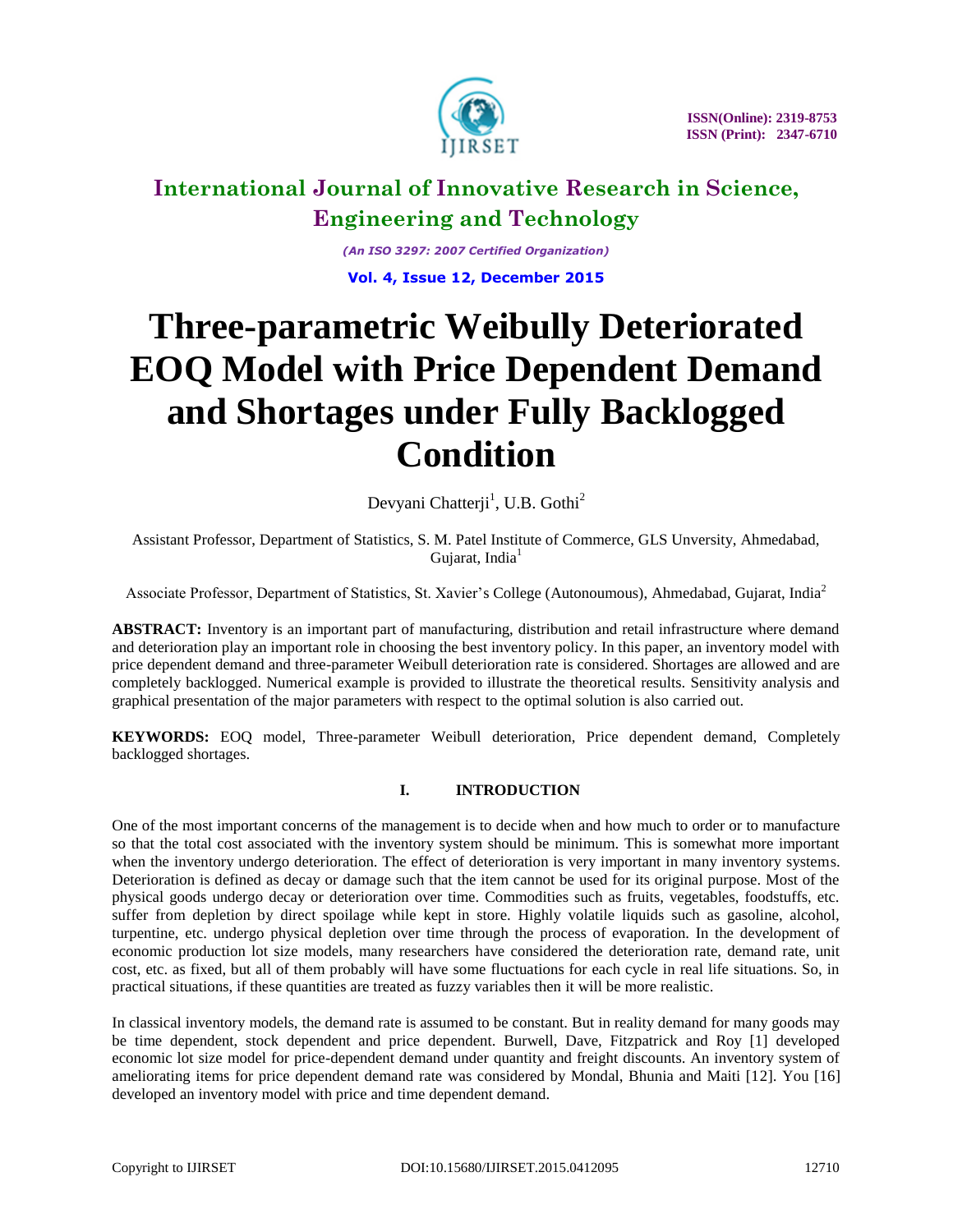

*(An ISO 3297: 2007 Certified Organization)*

#### **Vol. 4, Issue 12, December 2015**

Gothi and Chatterji [10] developed an EPQ model for imperfect quality items under constant demand rate and varying holding cost. Parmar and Gothi [14] developed a deterministic inventory model for deteriorating items where time to deterioration has Exponential distribution and time-dependent quadratic demand. Gothi and Parmar [11] extended the above deterministic inventory model for deteriorating items following two parameter Weibull distribution under quadratic demand with time dependent IHC and partially backlogged shortages. Bhojak and Gothi [2] developed an EOQ model with time-dependent demand and Weibully distributed deterioration. Parmar, Aggarwal and Gothi [13] developed an order level inventory model for deteriorating items under varying demand condition. Chatterji and Gothi [4] developed an optimal EPQ model with Weibully distributed deterioration rate and time varying IHC. Further, Chatterji and Gothi [5] developed an EOQ model for deteriorating items under two and three parameter Weibull distribution and constant IHC with partially backlogged shortages. Recently, Chatterji and Gothi [6] have developed an inventory model for two-parameter Weibully deteriorated items with exponential demand rate and completely backlogged shortages. Also, Bhojak and Gothi [3] have developed an EPQ model with time dependent holding cost and Weibully distributed deterioration under shortages.

Saha and Chakraborty [15] proposed a fuzzy EOQ model for time dependent deteriorating items and time dependent demand with shortages. Dutta and Pavan Kumar [8] presented a fuzzy inventory model without shortages using trapezoidal fuzzy number with sensitivity analysis. Further, Dutta and Pavan Kumar [9] developed a fuzzy inventory model for deteriorating items with shortages under fully backlogged condition. Recently, Duari and Chakraborty [7] have developed an order level EOQ model for deteriorating items in a single warehouse system with price dependent demand and shortages. In this paper, an EOQ model is developed with three parameter Weibully deteriorated items along with price dependent demand and fully backlogged shortages. An analytical solution of the model is discussed and illustrated with numerical example. Sensitivity and graphical analysis of the optimal solution with respect to changes in different parametric values is also examined.

#### **II. NOTATIONS**

The following notations are used to develop the model:

- 1.  $Q(t)$  : Instantaneous rate of the inventory level at any time  $t$   $(0 \le t \le T)$ .
- 2.  $p$  : Price of the item.
- 3.  $R(t)$ : Demand rate varying with price.
- 4. *θ(t)* : Deterioration rate.
- 5. A : Ordering cost per order during the cycle period.
- 6.  $C_d$ : Deterioration cost per unit per unit time.
- 7.  $C_h$ : Inventory holding cost per unit per unit time.
- 8.  $C_s$ : Shortage cost per unit per unittime.
- 9.  $p_c$ : Purchase cost per unit per unit time.
- 10. *S* : Initial inventory level at time  $t = 0$ .
- 11.  $S_1$ : Inventory level at time  $t = \mu$ .
- 12.  $S_2$ : Maximum inventory level during the shortage period at time  $t = T$ .
- 13.  $t_2$ : Time at which shortages start,  $\mu \le t_2 \le T$ .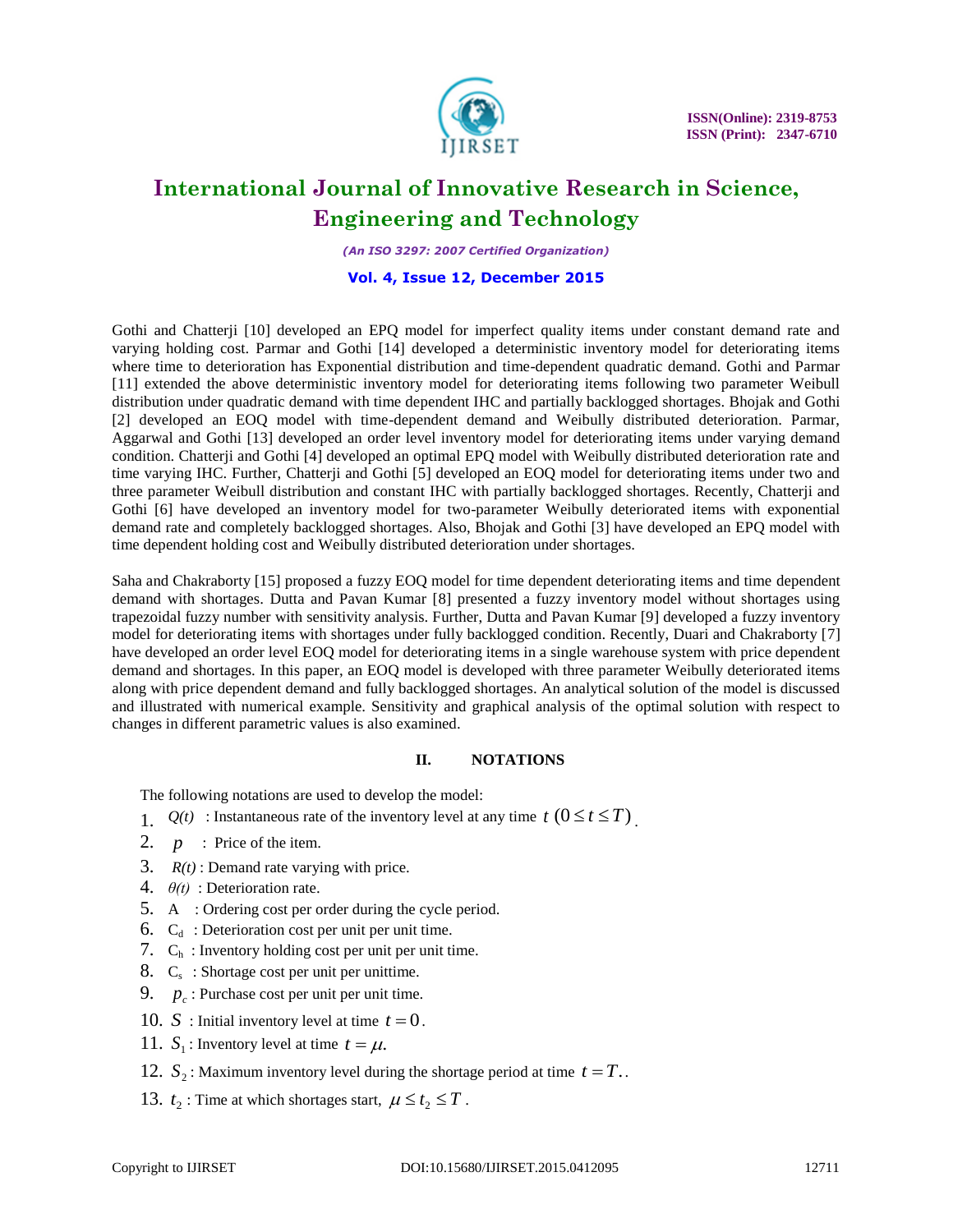

*(An ISO 3297: 2007 Certified Organization)*

#### **Vol. 4, Issue 12, December 2015**

- 14. *T* : Length of the replenishment cycle.
- 15. TC: The average total cost for the time period  $[0, T]$ .

### **III. ASSUMPTIONS**

The following assumptions are considered to develop the model:

- 1. A single item is considered over the prescribed period of time.
- 2. Replenishment rate is infinite and lead time is zero.
- 3. The demand rate of the product is of the form  $R(t) = ap^{-b}$ ,  $a, b > 0$ , p is price of the item.
- 4. Deterioration of the units starts only after the time  $t = \mu$ .
- 5. Deterioration rate is  $\theta(t) = \alpha \beta (t \mu)^{\beta-1}$  where  $t \ge \mu$ ,  $\alpha$  is scale parameter  $(0 < \alpha < 1)$ ,  $\beta$  is shape parameter ( $\beta > 0$ ) and  $\mu$  is the location parameter ( $\mu > 0$ ).
- 6. Shortages are allowed and are fully backlogged.
- 7. No repair or replenishment of the deteriorated items takes place during a given cycle.
- **8.** Total inventory cost is a real and continuous function which is convex to the origin.

### **IV. MATHEMATICAL MODEL AND ANALYSIS**

In the mathematical model, initially the stock level is S. Then the inventory level decreases to meet up the demand with demand rate  $ap^{-b}$  and the stock level becomes  $S_1$  at time  $t = \mu$ . The deterioration starts at time  $t = \mu$  and during the time interval  $[\mu, t_2]$ , mainly due to demand and partly due to deterioration with rate  $\alpha \beta (t-\mu)^{\beta-1}$ , the inventory level diminishes and ultimately falls to zero at time  $t = t_2$ . Thereafter, shortages occur during the time interval  $[t_2, T]$  and there becomes a complete backlog of  $S_2$  units till time  $t = T$ .

**Inventory** level



Figure 1: Graphical presentation of the inventory system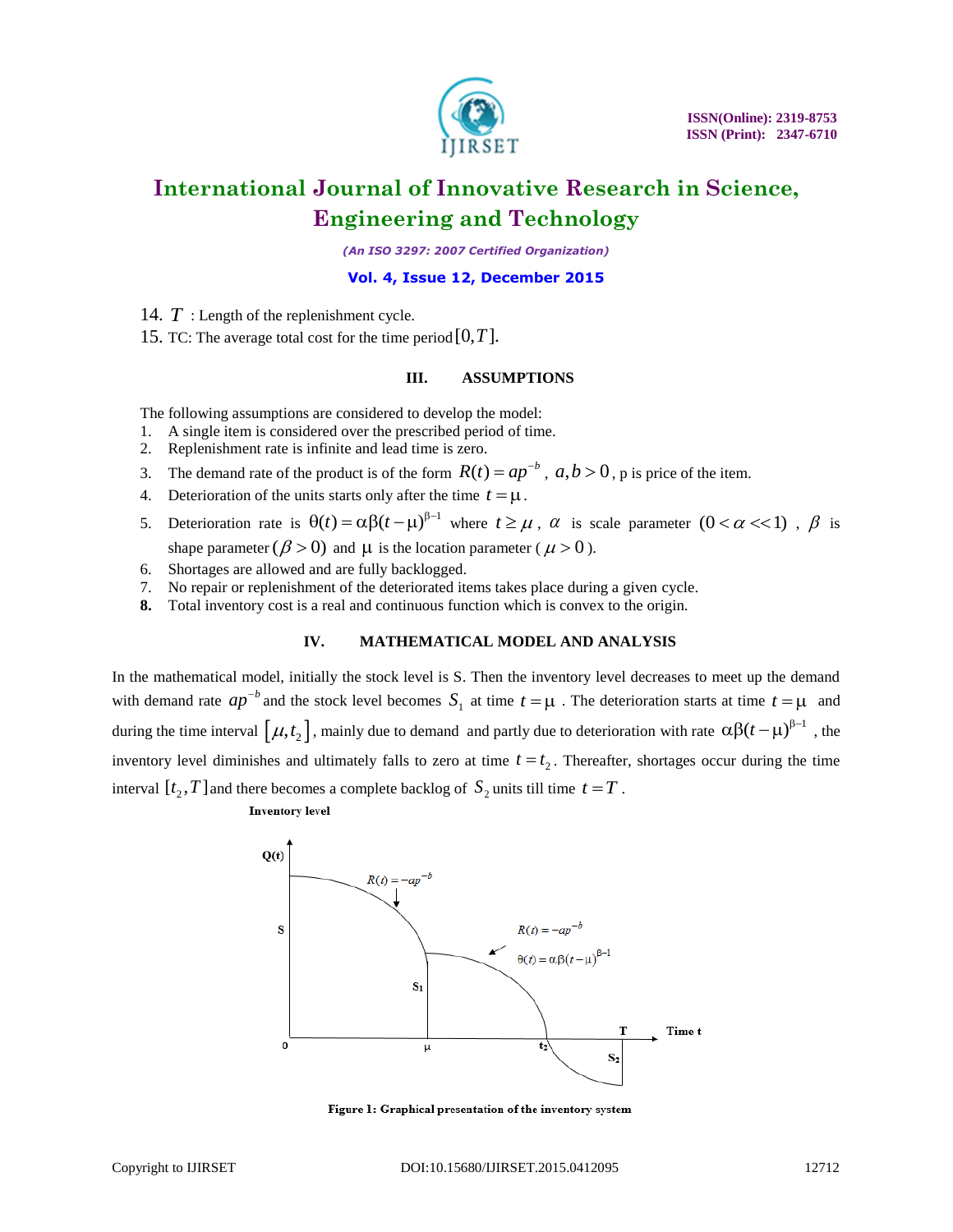

*(An ISO 3297: 2007 Certified Organization)*

### **Vol. 4, Issue 12, December 2015**

The differential equations which governs the instantaneous state of  $Q(t)$  over the time intervals  $[0,\mu]$ ,  $[\mu, t_2]$  and

$$
\begin{aligned}\n\left[t_{2}, T\right] \text{ are given by} \\
\frac{dQ(t)}{dt} &= -ap^{-b} \\
\end{aligned} \tag{1}
$$

$$
\frac{dQ(t)}{dt} = -ap
$$
 (0 \le t \le \mu) (1)  

$$
\frac{dQ(t)}{dt} + \alpha\beta(t - \mu)^{\beta - 1}Q(t) = -ap^{-b}
$$
 (1)  

$$
\frac{dQ(t)}{dt} = -ap^{-b}
$$
 (t<sub>2</sub> \le t \le T) (3)

$$
\frac{dQ(t)}{dt} = -ap^{-b} \qquad (t_2 \le t \le T)
$$
\n(3)

Using boundary conditions

Using boundary conditions  
\n
$$
Q(0) = S
$$
,  $Q(\mu) = S_1$ ,  $Q(t_2) = 0$  and  $Q(T) = -S_2$  (4)

The solutions of equations  $(1)$ ,  $(2)$  and  $(3)$  are given by

The solutions of equations (1), (2) and (3) are given by  
\n
$$
Q(t) = S - ap^{-b}t
$$
\n(5)

The solutions of equations (1), (2) and (3) are given by  
\n
$$
Q(t) = S - ap^{-b} \left\{ (t_2 - t) \left[ 1 - \alpha \left( t - \mu \right)^{\beta} \right] + \frac{\alpha}{\beta + 1} \left[ \left( t_2 - \mu \right)^{\beta + 1} - \left( t - \mu \right)^{\beta + 1} \right] \right\}
$$
\n
$$
Q(t) = ap^{-b} \left\{ (t_2 - t) \left[ 1 - \alpha \left( t - \mu \right)^{\beta} \right] + \frac{\alpha}{\beta + 1} \left[ \left( t_2 - \mu \right)^{\beta + 1} - \left( t - \mu \right)^{\beta + 1} \right] \right\}
$$
\n
$$
Q(t) = ap^{-b} \left( t_2 - t \right) \qquad (7)
$$

$$
Q(t) = ap^{-b} \left(t_2 - t\right) \tag{7}
$$

Substituting  $Q(\mu) = S_1$  in equation (5), we get

$$
S_1 = S - ap^{-b} \mu \tag{8}
$$

Substituting 
$$
Q(t_1) = S_1
$$
 in equation (6), we get  
\n
$$
S_1 = ap^{-b} \left\{ (t_2 - \mu) + \frac{\alpha}{\beta + 1} (t_2 - \mu)^{\beta + 1} \right\}
$$
\n(9)

Comparing equations (8) and (9) we get  
\n
$$
S = ap^{-b} \left\{ t_2 + \frac{\alpha}{\beta + 1} \left( t_2 - \mu \right)^{\beta + 1} \right\}
$$
\n(10)

By placing Q(T) = -S<sub>2</sub> in equation (7), we get  
\n
$$
S_2 = ap^{-b}(T - t_2)
$$
\n(11)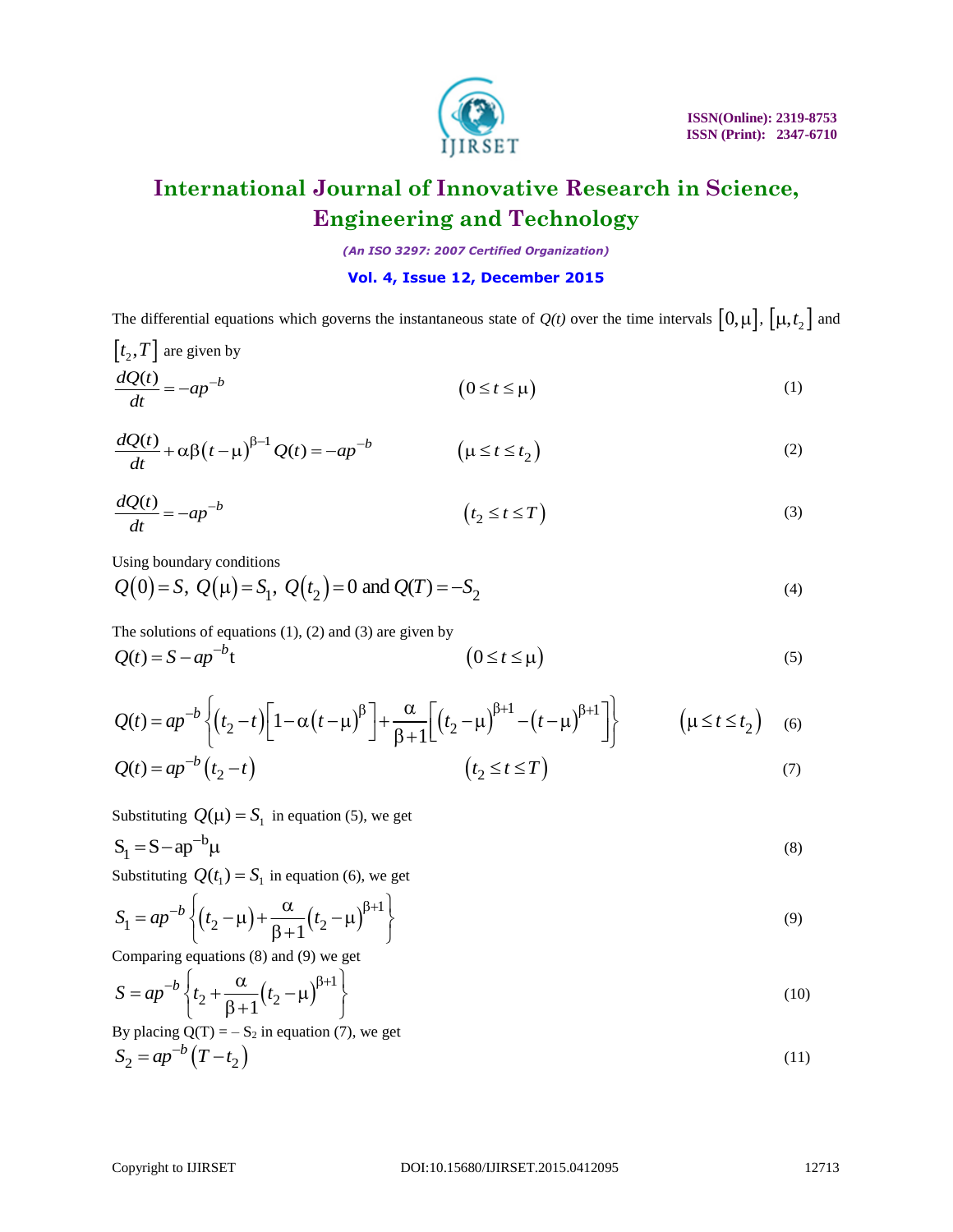

*(An ISO 3297: 2007 Certified Organization)*

**Vol. 4, Issue 12, December 2015**

$$
\Rightarrow T = t_2 + \frac{S_2}{a} p^b \tag{12}
$$

### **Cost Components:**

The total cost per replenishment cycle consists of the following cost components:

### **1. Operating Cost**

The operating cost *OC* over the period  $\lfloor 0, T \rfloor$  is

$$
OC = A \tag{13}
$$

### **2. Deterioration Cost**

The deterioration cost *DC* over the period  $\left[\mu, t_2\right]$  is

$$
DC = \int_{\mu}^{t_2} \theta Q(t) dt
$$
  
.: 
$$
DC = C_d \left\{ \alpha a p^{-b} \frac{\left(t_2 - \mu\right)^{\beta+1}}{\left(\beta + 1\right)\left(\beta + 2\right)} \right\}
$$
(14)

### **3. Inventory Holding Cost**

$$
\Rightarrow T = t_2 + \frac{t_2}{a} p^b
$$
\n(12)  
\nCost Components:  
\nThe total cost per replacement cycle consists of the following cost components:  
\n1. Operating Cost *OC* over the period  $[0, T]$  is  
\n $OC = A$   
\n2. Determination Cost  
\nThe determination cost *DC* over the period  $[\mu, t_2]$  is  
\n
$$
DC = \int_{\mu}^{t_2} \Theta(t) dt
$$
\n
$$
\therefore DC = C_d \left\{ \alpha ap^{-b} \frac{(t_2 - \mu)^{\beta+1}}{(\beta+1)(\beta+2)} \right\}
$$
\n(14)  
\n3. Inventory Holding Cost  
\nThe holding cost for carrying inventory over the period  $[0, t_2]$  is  
\n
$$
IHC = C_h \left[ \int_{0}^{\mu} Q(t) dt + \int_{\mu}^{t_2} Q(t) dt \right]
$$
\n
$$
\therefore IHC = C_h \left\{ \left( S\mu - \frac{ap^{-b}}{2} \mu^2 \right) + ap^{-b} \left[ \frac{1}{2} (t_2 - \mu)^2 + \frac{\alpha \beta (t_2 - \mu)^{\beta+2}}{(\beta+1)(\beta+2)} \right] \right\}
$$
\n(15)  
\n4. Shortage Cost *SC* over the period  $[t_2, T]$  is  
\n
$$
SC = -C_s \int_{t_2}^{T} Q(t) dt
$$
\nCopysright to UIRSET  
\n
$$
DOL10.15680JIIRSET
$$
\n2015.0412095  
\n12714

### **4. Shortage Cost**

The shortage cost *SC* over the period  $[t_2, T]$  is

$$
SC = -C_s \int_{t_2}^{T} Q(t) dt
$$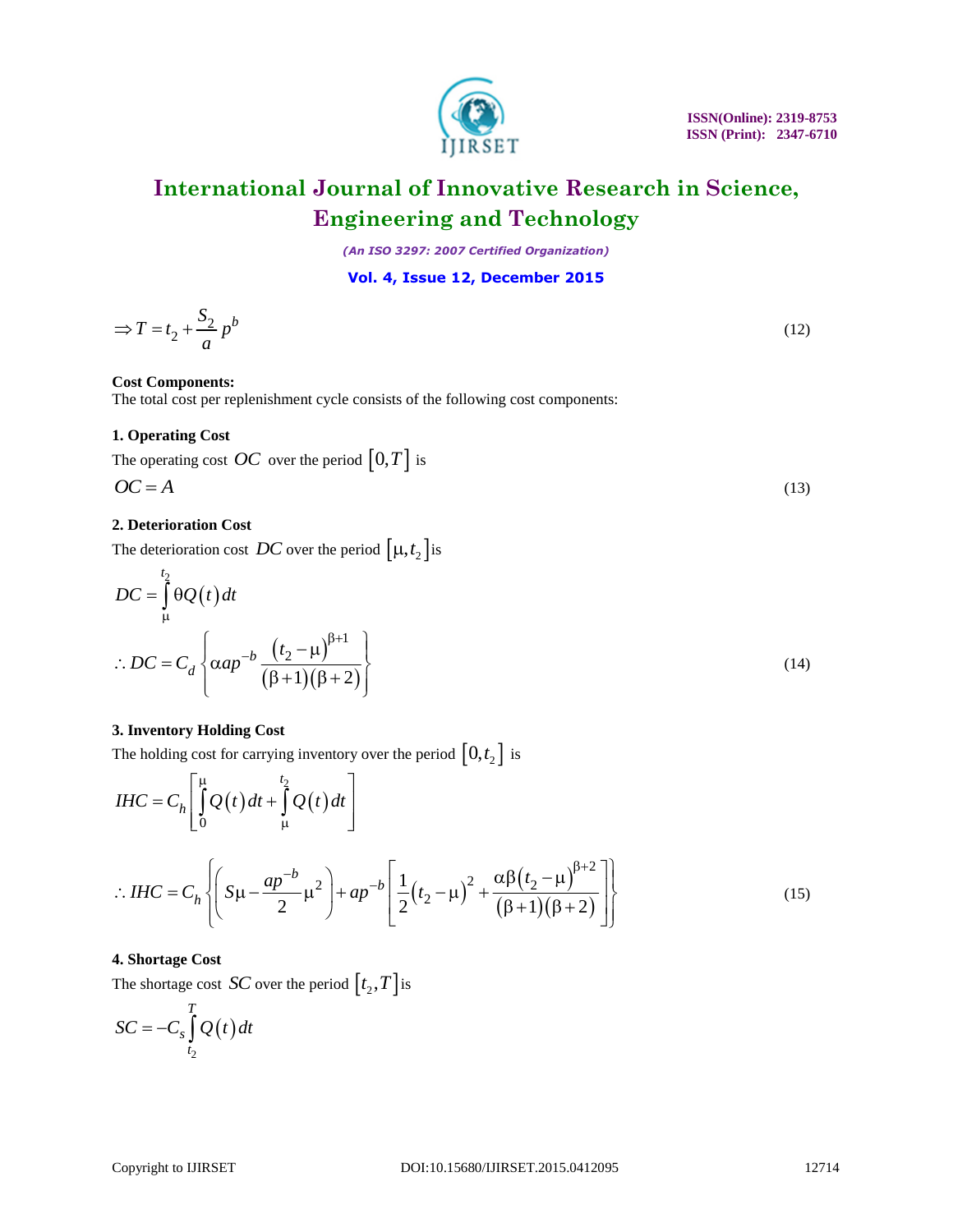

*(An ISO 3297: 2007 Certified Organization)*

**Vol. 4, Issue 12, December 2015**

$$
\therefore SC = C_s \left\{ ap^{-b} \frac{\left(T - t_2\right)^2}{2} \right\}
$$
\n(16)

### **5. Purchase Cost**

The purchase cost  $PC$  during the period  $[0, T]$  is

$$
PC = P_c \{ S + S_2 \}
$$
 (17)

$$
\therefore SC = C_s \left\{ ap^{-b} \frac{(T-t_2)^2}{2} \right\}
$$
\n5. **Purchase Cost**  
\nThe purchase cost *PC* during the period [0, *T*] is  
\n
$$
PC = P_c \left\{ S + S_2 \right\}
$$
\n(17)  
\nHence, the average total cost for the time period [0, *T*] is given by  
\n
$$
TC = \frac{1}{T} \left[ OC + DC + HC + SC + PC \right]
$$
\n
$$
\therefore TC = \frac{1}{T} \left[ AC \left( \frac{aap^{-b} \left( \frac{t_2 - \mu}{\beta + 1} \right) + C_h \left[ \left( s_1 - \frac{ap^{-b} - \mu^2}{2} \right) + ap^{-b} \left( \frac{1}{2} (t_2 - \mu)^2 + \frac{a\beta(t_2 - \mu)^{b-2}}{\beta + 1} \right) \right] \right]
$$
\n
$$
\therefore TC = \frac{1}{T} \left[ C_s \left( ap^{-b} \frac{(T-t_2)^2}{2} \right) + P_c \left[ S + S_2 \right] \right]
$$
\n
$$
t_2^*
$$
 and  $T^*$  are the optimum values of  $t_2$  and *T* respectively, which minimize the cost function TC and they are the solutions of the equations  $\frac{\partial TC}{\partial t_2} = 0$  &  $\frac{\partial TC}{\partial T} = 0$  such that  
\n
$$
\left[ \left( \frac{\partial^2 TC}{\partial t_2^2} \right) \left( \frac{\partial^2 TC}{\partial t_2^2} \right) - \left( \frac{\partial^2 TC}{\partial t_2 \partial T} \right)^2 \right]_{t_2 = t_2^*, T = T^*} > 0
$$
\n
$$
V.
$$
\n**NUMERICAL EXAMPLE**  
\nTo illustrate the proposed model, an inventory system with the following hypothetical values is considered.  
\n
$$
D_1
$$
 Using  $A = 300$ ,  $a = 0.0001$ ,  $\beta = 2$ ,  $a = 3$ ,  $b = 5$ ,  $p = 4$ ,  $\mu = 8$ ,  $C_n = 16$ ,  $C_n = 17$ ,  $C_n = 28$  and  $p_n = 15$  (with appropriate units).

 $t_2$ <sup>\*</sup> and  $T$ <sup>\*</sup> are the optimum values of  $t_2$  and  $T$  respectively, which minimize the cost function TC and they are the solutions of the equations 2  $\frac{TC}{2C} = 0$  &  $\frac{\partial TC}{\partial T} = 0$  $\frac{1}{t_2}$  = 0 &  $\frac{1}{\partial T}$  $\frac{\partial TC}{\partial x} = 0$  &  $\frac{\partial TC}{\partial x} = 0$  $\frac{\partial}{\partial t_2} = 0 \& \frac{\partial}{\partial T} = 0$  such that  $2 = t_2^*$  $2 = t_2^*$ <sup>2</sup>TC  $(\partial^2TC) (\partial^2TC)^2$  $\left(\frac{1}{2^{2}}\right)\left(\frac{\partial^{2}P}{\partial T^{2}}\right)-\left(\frac{\partial^{2}P}{\partial t_{2}}\right)$ 2 2 2  $t_2 = t_2^*$ , T =  $t_2 = t_2^*$ , T =  $\frac{\partial t_2}{\partial t_1}$  =  $\left(\frac{\partial^2 \text{TC}}{\partial t_2}\right) - \left(\frac{\partial^2 \text{TC}}{\partial t_1}\right)^2$  > 0  $\frac{\text{TC}}{\text{t}_{2}^{2}}\left(\frac{\partial^{2} \text{TC}}{\partial T^{2}}\right) - \left(\frac{\partial^{2} \text{TC}}{\partial t_{2} \partial T}\right)^{2}\right]_{t_{2} = t_{2}^{*}, T = T^{*}} > 0$  $\left| \frac{TC}{2} \right|$  > 0 t > U<br>\*, T =  $T^*$  $_{2, T=T^*}$  > (  $\overline{\mathbf{c}}$ T T = = and they are the solutions of the equations  $\frac{\partial t_2}{\partial t_2} = 0$  &  $-\frac{1}{6}$ <br>  $\left[ \left( \frac{\partial^2 \text{TC}}{\partial t_2^2} \right) \left( \frac{\partial^2 \text{TC}}{\partial T^2} \right) - \left( \frac{\partial^2 \text{TC}}{\partial t_2 \partial T} \right)^2 \right]_{t_2 = t_2^*, T = T^*} > 0$  $\begin{bmatrix} \begin{bmatrix} \frac{\partial^2}{\partial t_2^2} \end{bmatrix} \begin{bmatrix} \frac{\partial^2}{\partial t_2^2} \end{bmatrix} & \begin{bmatrix} \frac{\partial^2}{\partial t_2} \end{bmatrix} \ \begin{bmatrix} \frac{\partial^2}{\partial t_2} \end{bmatrix} & > 0 \end{bmatrix}$  $\left[\frac{\partial^2 TC}{\partial t_2^2}\right]_{t_1-t^*T-T^*}>0$  $\left[\frac{\partial^2 \text{TC}}{\partial t_2^2}\right]_{t_2 = t_2^*, \text{T} = T^*} > 0$ *T* (19)

#### **V. NUMERICAL EXAMPLE**

To illustrate the proposed model, an inventory system with the following hypothetical values is considered. By taking  $A = 300$ ,  $α=0.0001$ ,  $β=2$ ,  $a=3$ ,  $b=5$ ,  $p=4$ ,  $μ=8$ ,  $C<sub>h</sub>=16$ ,  $C<sub>s</sub>=17$ ,  $C<sub>d</sub>=28$  and  $p<sub>c</sub>=15$  (with appropriate units).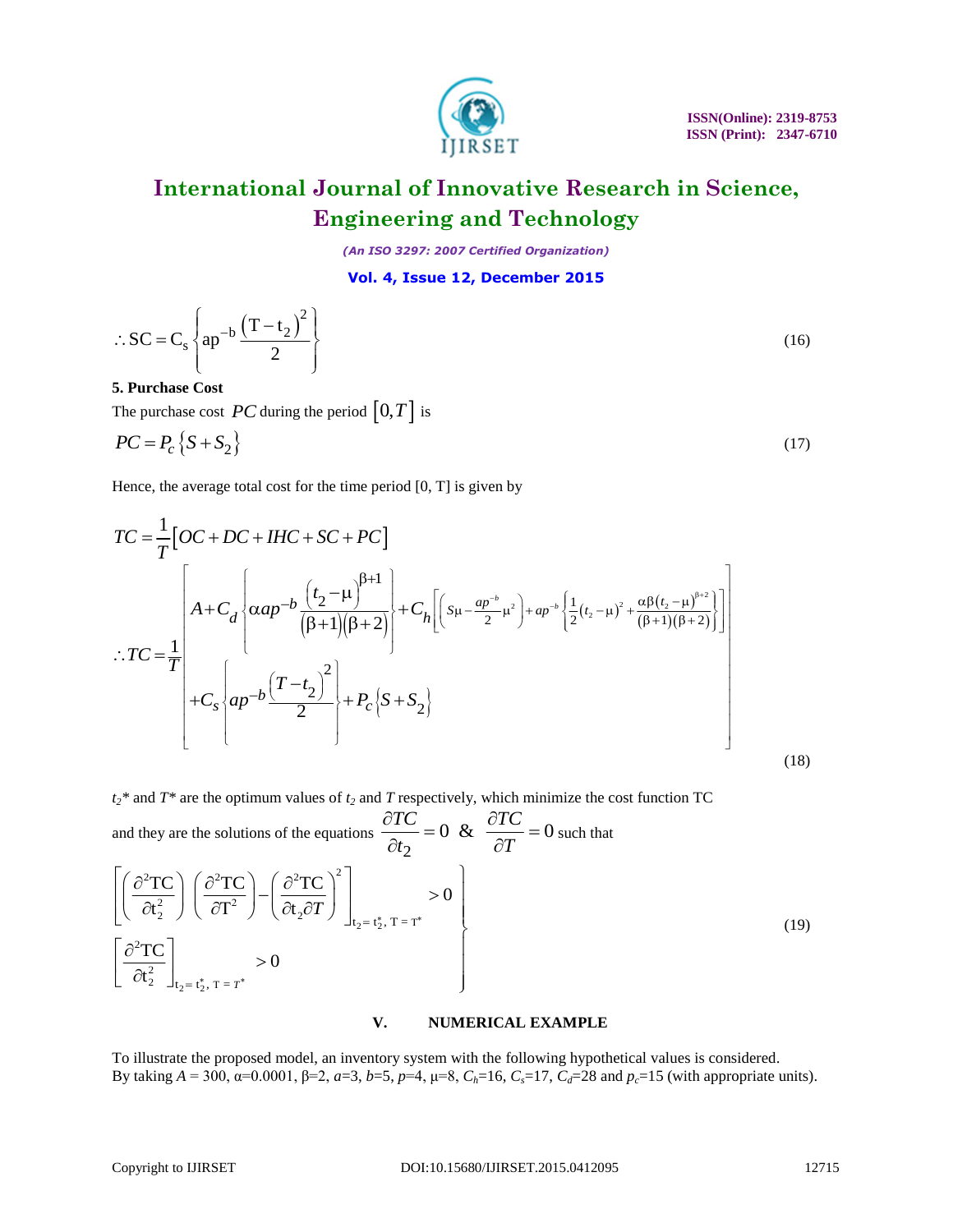

*(An ISO 3297: 2007 Certified Organization)*

### **Vol. 4, Issue 12, December 2015**

The optimal values of *t<sup>2</sup>* and *T* by using maple mathematical software are *t2\**=66.54266794, *T\**=145.2076423 units and the optimal total cost per unit time *TC*=3.972148137 units.

### **VI. SENSITIVITY ANALYSIS AND GRAPHICAL ANALYSIS**

Sensitivity analysis depicts the extent to which the optimal solution of the model is affected by the changes in its input parameter values. Here, we study the sensitivity for the cycle length T and total cost per time unit TC with respect to the changes in the values of the parameters A,  $\alpha$ ,  $\beta$ , a, b, p,  $\mu$ ,  $C_h$ ,  $C_s$ ,  $C_d$  and  $p_c$ .

The sensitivity analysis is performed by considering variation in each one of the above parameters keeping all other remaining parameters as fixed.

| Parameter        | Values | t <sub>2</sub> | T           | <b>TC</b>   | % change in TC |
|------------------|--------|----------------|-------------|-------------|----------------|
| $\boldsymbol{A}$ | $-40$  | 54.94777431    | 115.3730777 | 3.053408668 | $-23.13$       |
|                  | $-20$  | 61.37979650    | 131.5587436 | 3.539185841 | $-10.90$       |
|                  | $+20$  | 71.16740962    | 157.9767229 | 4.367456031 | $+09.95$       |
|                  | $+40$  | 75.10198610    | 169.2730834 | 4.734107385 | $+19.18$       |
| A                | $-40$  | 70.63287382    | 148.7283663 | 3.933466909 | $-0.97$        |
|                  | $-20$  | 68.48346981    | 146.9888837 | 3.953882917 | $-0.46$        |
|                  | $+20$  | 65.08951278    | 144.2940313 | 3.988701606 | $+0.42$        |
|                  | $+40$  | 63.70351726    | 143.2122901 | 4.003854898 | $+0.80$        |
| $\, {\bf B}$     | $-40$  | 80.48300011    | 157.0386865 | 3.856777352 | $-2.90$        |
|                  | $-20$  | 77.20052572    | 154.2689311 | 3.882313157 | $-2.26$        |
|                  | $+20$  | 51.64808500    | 133.9567967 | 4.143304976 | $+4.31$        |
|                  | $+40$  | 39.33711510    | 125.4816334 | 4.334346125 | $+9.12$        |
| $\mathfrak{a}$   | $-40$  | 79.68975775    | 182.9795829 | 3.112957666 | $-21.63$       |
|                  | $-20$  | 72.19812659    | 160.8964298 | 3.569229270 | $-10.14$       |
|                  | $+20$  | 62.32751868    | 134.0185134 | 4.337391482 | $+09.20$       |
|                  | $+40$  | 58.79403447    | 124.9475729 | 4.674182270 | $+17.67$       |
| $\mathbf b$      | $-40$  | 20.05438497    | 39.18516757 | 15.94796738 | $+301.49$      |
|                  | $-20$  | 38.14976194    | 76.68939144 | 7.853598066 | $+97.42$       |
|                  | $+20$  | 104.8597957    | 270.0061740 | 2.067252271 | $-47.96$       |
|                  | $+40$  | 151.9633147    | 503.0476644 | 1.095599478 | $-72.42$       |
| $\boldsymbol{p}$ | $-40$  | 22.27346122    | 43.62410897 | 14.24006754 | $+258.50$      |
|                  | $-20$  | 42.88511378    | 87.13549516 | 6.859807521 | $+72.70$       |
|                  | $+20$  | 90.77600393    | 218.6915618 | 2.577940015 | $-35.10$       |
|                  | $+40$  | 114.1634789    | 308.0251507 | 1.803408790 | $-54.60$       |
|                  |        |                |             |             |                |

### **Table – 1: Partial Sensitivity Analysis**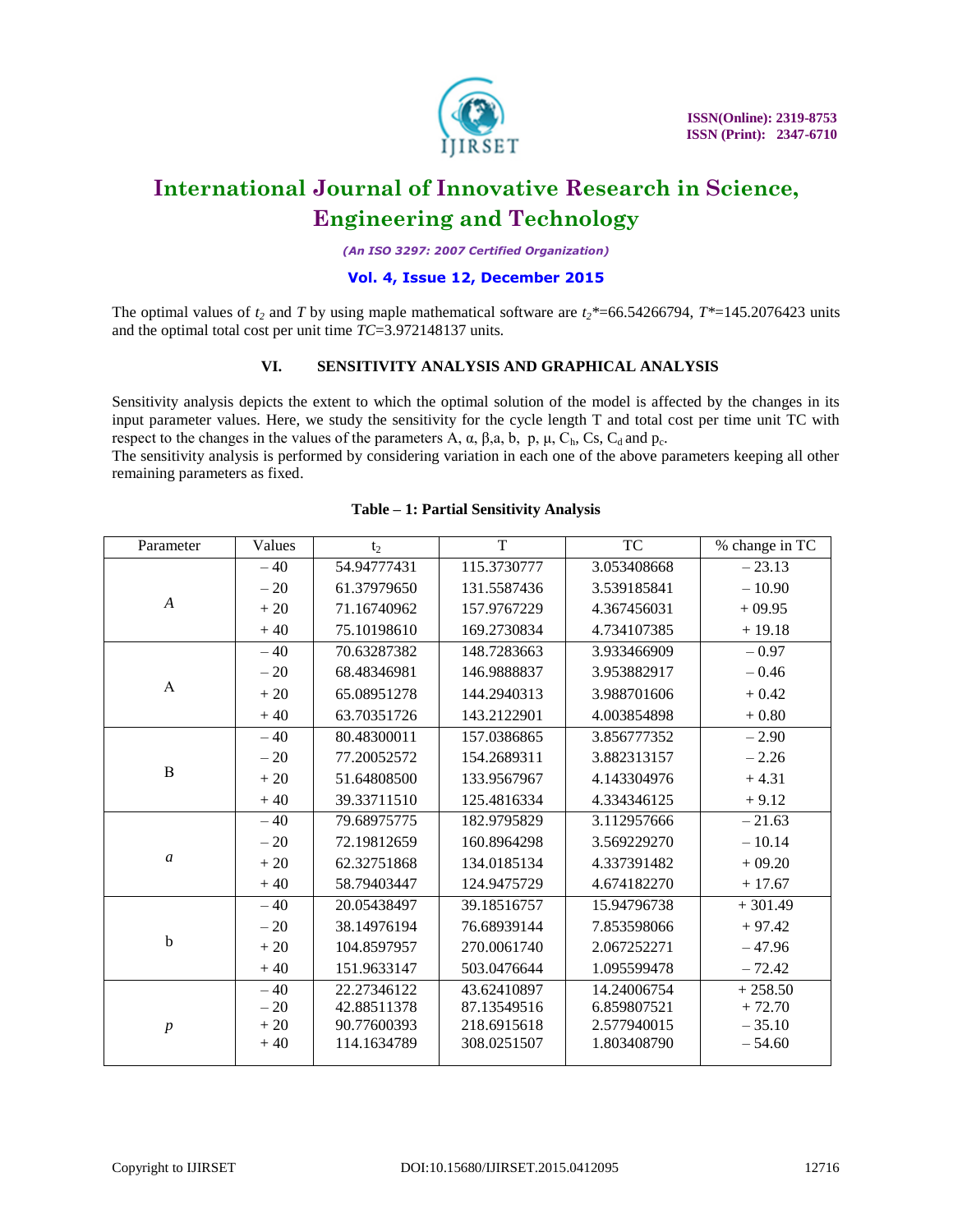

*(An ISO 3297: 2007 Certified Organization)*

### **Vol. 4, Issue 12, December 2015**

|         | $-40$ | 65.97040042 | 145.0587014 | 3.982913428 | $+0.27$  |
|---------|-------|-------------|-------------|-------------|----------|
|         | $-20$ | 66.40197140 | 145.3550278 | 3.976177616 | $+0.10$  |
| $\mu$   | $+20$ | 67.01732489 | 145.7820999 | 3.966800318 | $-0.13$  |
|         | $+40$ | 67.37449807 | 146.0326832 | 3.961491642 | $-0.27$  |
|         |       |             |             |             |          |
|         | $-40$ | 59.79112295 | 172.6055731 | 3.415158375 | $-14.02$ |
|         | $-20$ | 63.77302553 | 156.3182760 | 3.731295137 | $-6.06$  |
| $C_{s}$ | $+20$ | 68.87704288 | 137.8014288 | 4.163254314 | $+04.81$ |
|         | $+40$ | 70.63402235 | 131.9501381 | 4.319307287 | $+08.74$ |
|         |       |             |             |             |          |
|         | $-40$ | 66.72584534 | 145.5816527 | 3.953756028 | $-0.46$  |
|         | $-20$ | 66.69496558 | 145.5589505 | 3.962952372 | $-0.23$  |
| $p_c$   | $+20$ | 66.63337000 | 145.5136752 | 3.981343324 | $+0.23$  |
|         | $+40$ | 66.60265385 | 145.4911018 | 3.990537937 | $+0.46$  |
|         |       |             |             |             |          |
|         | $-40$ | 66.77950031 | 145.6211056 | 3.970626826 | $-0.04$  |
|         | $-20$ | 66.72172487 | 145.5786232 | 3.971388491 | $-0.02$  |
| $C_d$   | $+20$ | 66.60674620 | 145.4941092 | 3.972905771 | $+0.02$  |
|         | $+40$ | 66.54954087 | 145.4520758 | 3.973661405 | $+0.04$  |
|         | $-40$ | 85.95055442 | 156.6008675 | 3.562662077 | $-10.31$ |
|         | $-20$ | 74.91869605 | 150.2003990 | 3.793327005 | $-4.50$  |
| $C_h$   | $+20$ | 60.15227130 | 141.9146246 | 4.116093770 | $+3.62$  |
|         | $+40$ | 54.83757222 | 138.9874182 | 4.235002096 | $+6.62$  |





**Figure – 2**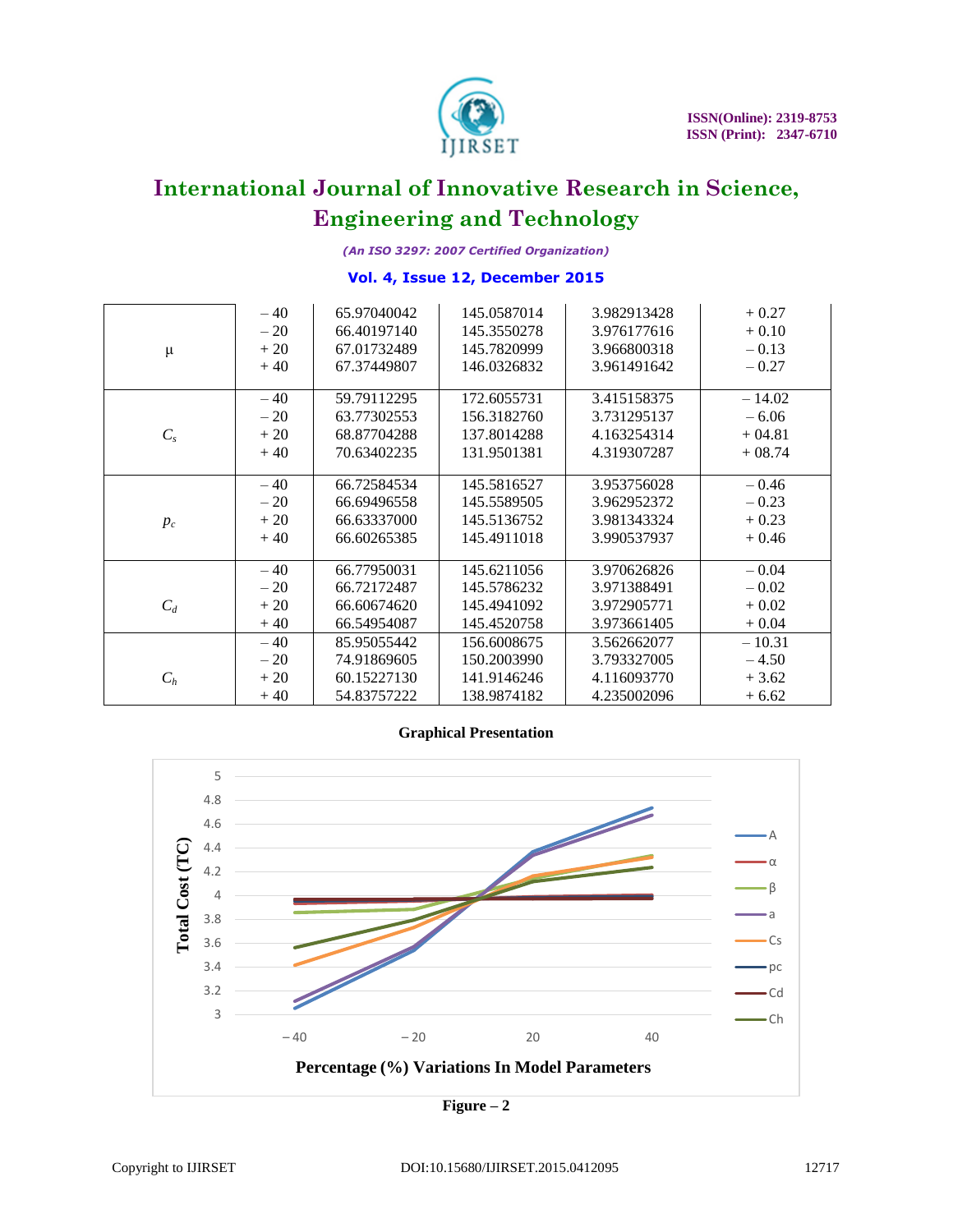

*(An ISO 3297: 2007 Certified Organization)*

**Vol. 4, Issue 12, December 2015**



**Figure – 3**



**Figure – 4**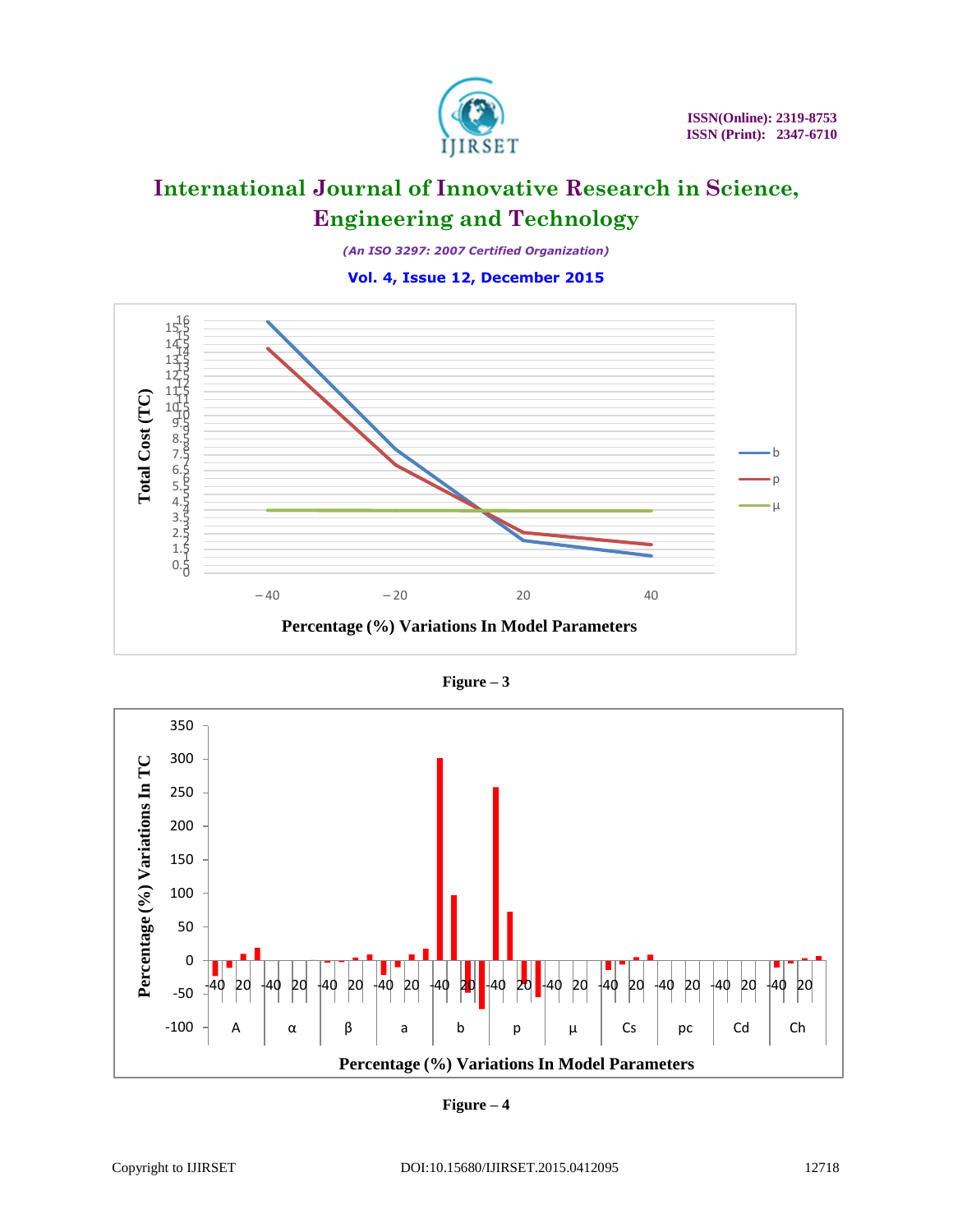

*(An ISO 3297: 2007 Certified Organization)*

#### **Vol. 4, Issue 12, December 2015**

The graphical presentation of sensitivity analysis of model parameters is represented in the above figure 4 which shows the effect of percentage change in the values of parameters on the percentage change in the minimum total cost.

### **VII. CONCLUSION**

From partial sensitivity analysis and graphical analysis following conclusions can be made:

- From Figure-2 it is observed that as the scale parameter  $\alpha$ , shape parameter  $\beta$ , operating cost A, deterioration cost  $C_d$ , shortage cost  $C_s$ , purchase cost  $p_c$ , initial rate of demand  $a$ , shortage cost  $C_s$ and holding cost  $C_h$  increase the total cost TC increases.
- From Figure-2 it is also observed that total cost TC is highly sensitive to the change in the values of *A*,*a* and  $C_s$ , moderately sensitive to the change in the values of  $C_h$  and  $\beta$  and slightly sensitive to the change in the values of  $\alpha$ ,  $p_c$  and  $C_d$ .
- From partial sensitivity analysis it is observed that as  $b$ ,  $p$  and location parameter  $\mu$  increase the total cost *TC* decreases.
- From Figure-3 it is observed that total cost TC is slightly sensitive to the change in the values of  $\mu$  and highly sensitive to the change in the values of *b* and *p* .
- Also from Figure-4 of percentage variations in model parameters, it can be easily observe that total cost TC is highly sensitive to the parameters  $b \& p$ , moderately sensitive to the parameters  $A \& a$ , and very slightly sensitive to the parameters  $\alpha$ ,  $\beta$ ,  $\mu$ ,  $C_s$ ,  $p_c$ ,  $C_d$  &  $C_h$ .

#### **REFERENCES**

- 1. Burwell, T.H., Dave, D.S., Fitzpatrick, K.E., Roy M.R., "Economic lot size model for price-dependent demand under quantity and freight discounts." International Journal of Production Economics, 48(2), pp. 141-155, 1997.
- 2. Bhojak, A. and Gothi, U. B., "*An EOQ model with time dependent demandand Weibull distributed deterioration*." International Journal of Engineering Research and Technology (IJERT), Vol. 4 Issue 09, September 2015.
- 3. Bhojak, A. and Gothi, U. B., "EPQ model with time dependent IHC and Weibull distributed deterioration under shortages." International Journal of Innovative Research in Science, Engineering and Technology, Vol. 4, Issue 11, Nov. 2015.
- 4. Chatterji, D. and Gothi U.B., "*Optimal EPQ model with Weibully distributed deterioration rate and time varying IHC.*" International Journal of Mathematics Trends and Technology, Volume 25, Number 1 – September 2015.
- 5. Chatterji, D. and Gothi U.B., "*EOQ model for deteriorating items under two and three parameter Weibull distribution and constant IHC with partially backlogged shortages.*" International Journal of science, Engineering and Technology Research, Vol. 4, Issue 10, October 2015, pp 3581-3594.
- 6. Chatterji, D. and Gothi, U.B., "*An EPQ model for two-parameter Weibully deteriorated items with exponential demand rate and completely backlogged shortages.*" International Journal of Computer Science Trends and Technology, Vol. 3, Issue 6, Nov. 2015.
- 7. Duari, N. K. and Chakraborty, T., "*An order level EOQ model for deteriorating items in a single warehouse system with price depended demand and shortages.*" American Journal of Engineering Research (AJER), Vol. 3, Issue 4, pp. 11-16, 2014.
- 8. Dutta, D. and Pavan Kumar, "*Fuzzy inventory model without shortages using trapezoidal fuzzy number with sensitivity analysis.*" IOSR Journal of Mathematics, Vol. 4(3), Nov-Dec 2012, pp. 32-37.
- 9. Dutta, D. and Pavan Kumar, "*Fuzzy inventory model for deteriorating items with shortages under fully backlogged condition.*" International Journal of Soft Computing and Engineering (IJSCE), ISSN: 2231-2307, Vol. 3, Issue 2, May 2013.
- 10. Gothi, U.B. and Chatterji, D., "*EPQ model for imperfect quality items under constant demand rate and varying IHC.*" SankhyaVignan, NSV 11, No. 1, pp. 7-19, June 2015.